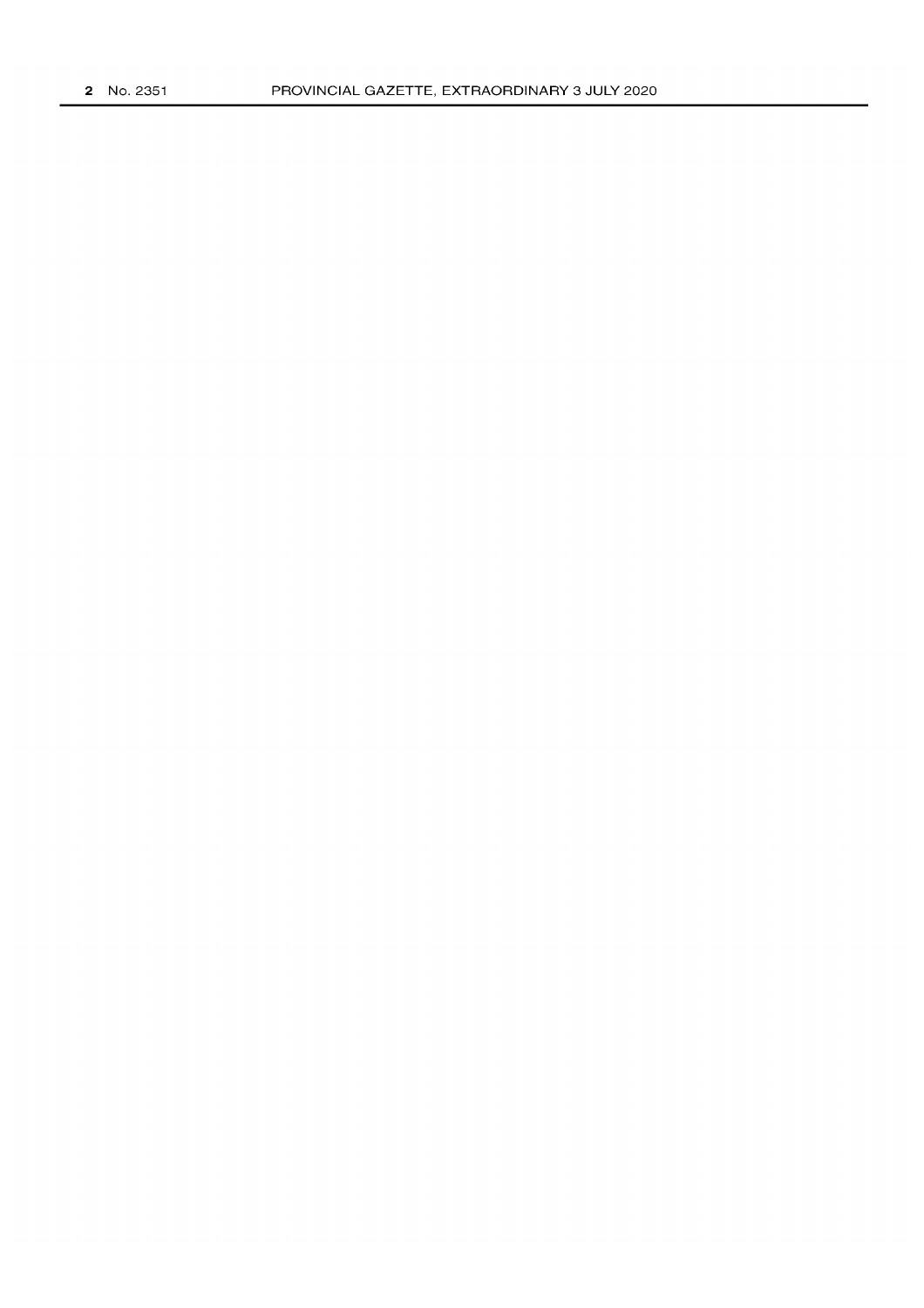TABLE OF CONTENTS

#### No Page No

## **GENERAL NOTICE I ALGEMENE KENNISGEWINGS**

| 59 | Northern Cape Liquor Act, 2008: Notice of intention to apply in terms of section 20 of the act for license [reg. 4 (1)] 13 |  |
|----|----------------------------------------------------------------------------------------------------------------------------|--|
| 59 | Noord-Kaap Drankwet, 2008: Kennisgewing van voorneme om kragtens artikel 20 van die wet vir n lisensie                     |  |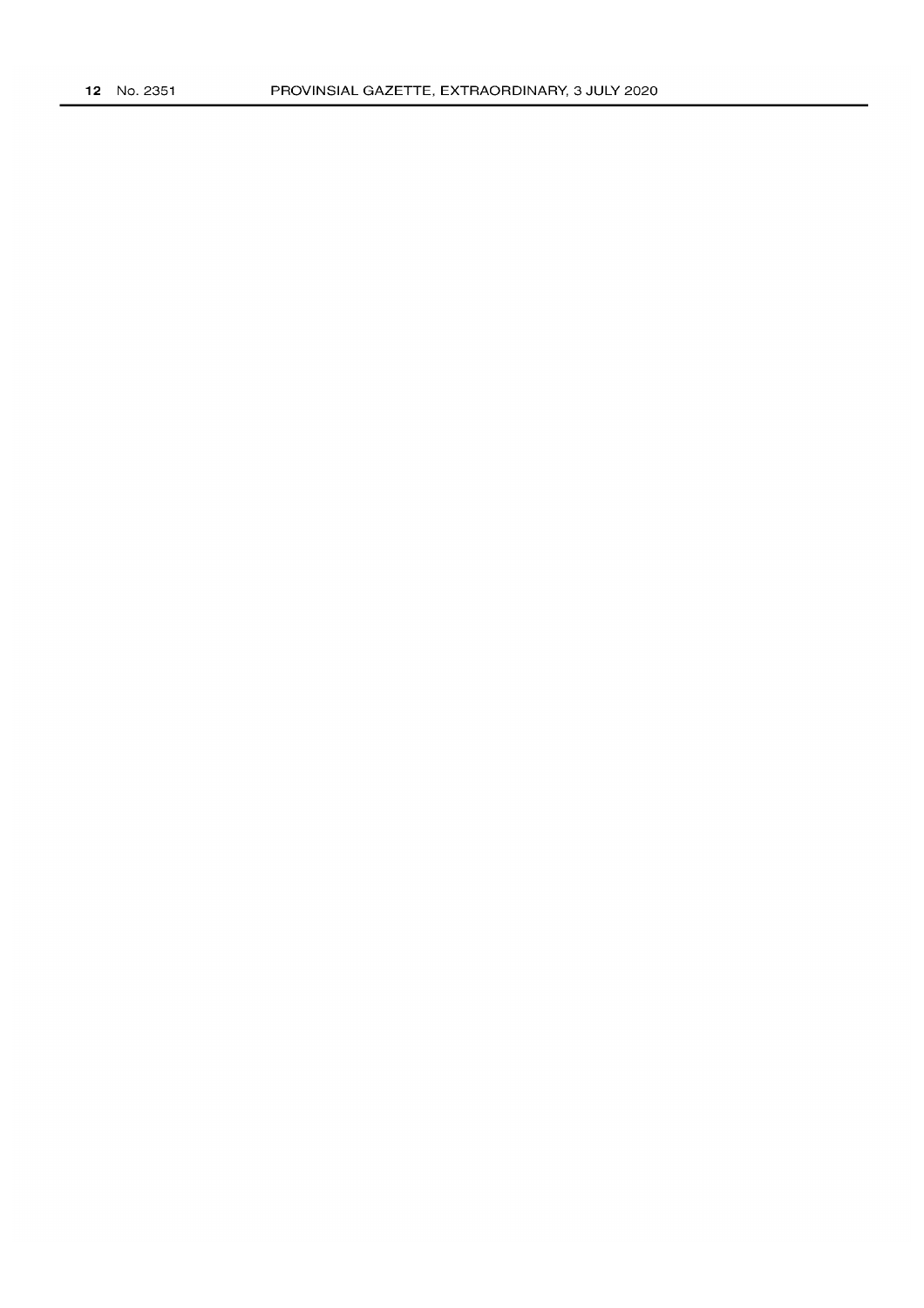# GENERAL NOTICES

## FORM 2

## NOTICE 59 OF 2020

NORTHERN CAPE LIQUOR ACT, 2008: NOTICE OF INTENTION TO APPLY IN TERMS OF SECTION 20 OF THE ACT FOR LICENSE [REG. 4 (1)]

Notice is hereby given that it is the intention to lodge the above-mentioned application, particulars of which appear hereunder, with the Northern Cape Liquor Board.

## **SCHEDULE**

The undermentioned figures used in brackets in the Schedule, have the following meanings:

- $(1)$  = Full name, street and postal address of applicant.
- $(2)$  = Kind of licence applied for.
- $(3)$  = Kind of liquor to be sold.
- $(4)$  = Name under which business is to be conducted and full address of premises.
- $(5)$  = Extra Items to be sold; section 4 (5) (a) and (b).

## PHOKWANE MUNICIPALITY

- (1) DIE 3DE MAATSKAPPY (PTY) LIMITED, (2018/074589/07), ERF 1259, 43 DF MALAN STREET, HARTSWATER; ERF 1259, 43 DF MALAN STREET, HARTSWATER.
- (2) GROCER'S WINE LIQUOR LICENCE.
- (3) TABLE WINE.
- (4) HARTSWATER SPAR, ERF 1259, 43 DF MALAN STREET, HARTSWATER.
- (5) N/A.

## !KHEIS MUNICIPALITY

- (1) DARWO TRADING (PTY) LTD, (2004/009755/07), REMAINDER OF PORTION 1 OF THE FARM BRUL-PAN NO.114, GROBLERSHOOP; PO BOX291, DOUG-LAS 8730.
- (2) RESTAURANT LIQUOR LICENCE.
- (3) ALL KINDS OF LIQUOR.
- (4) THURU LODGE, REMAINDER OF PORTION 1 OF THE FARM BRULPAN NO.114, GROBLERSHOOP.
- (5) N/A.

## DIKGATLONG

- (1) Emanuel Pieter Phyffer, (8505175143080), 1 Rivier Street, Postmasburg 8420; 1 Rivier Street Postmasburg 8420.
- (2) Liquor Store Licence- (off site Consumption).
- (3) All kinds of Liquor.
- (4) Pitel Liquors, 1499 Karee Street, Hebronpark Windsorton 8510.

# ALGEMENE KENNISGEWINGS

## VORM2

## KENNISGEWING 59 OF 2020

NOORD-KAAP DRANKWET, 2008: KENNISGEWING VAN VOORNEME OM KRAGTENS ARTIKEL 20 VAN DIE WET VIR N LlSENSIE AANSOEK TE DOEN [REG. 4 (1)]

Kennis geskied hiermee dat dit die voorneme is om die bo-genoemde aansoek, waarvan besonderhede hieronder verskyn, by die Noord-Kaap Drankraad in te dien.

## BYLAE

- Onderstaande syfers, wat tussen hakies in die Bylae gebruik word, het die volgende betekenisse:
	- (1) = Volledige naam, straat- en posadres van aansoeker.
	- (2) = Soort lisensie waarvoor aansoek gedoen word.
	- (3) = Soort drank wat verkoop sal word.
	- (4) = Naam waaronder besigheid gedoen sal word en volledige adres van perseel.
	- (5) = Ekstra items wat verkoop kan word; artikel 4 (5)(a) en (b).

## PHOKWANE MUNICIPALITY

- (1) DIE 3DE MAATSKAPPY (PTY) LIMITED, (2018/074589/07), ERF 1259, DF MALANSTRAAT 43, HARTSWATER; ERF 1259, DF MALANSTRAAT 43, HARTSWATER.
- (2) KRUIDENIERSWYNLlSENSIE.
- (3) TAFELWYN.
- (4) HARTSWATER SPAR, ERF 1259, DF MALAN-STRAAT 43, HARTSWATER.
- (5) N/A.

#### !KHEIS MUNICIPALITY

- (1) DARWO TRADING (PTY) LTD, (2004/009755/07), RESTANT VAN GEDEELTE 1 VAN DIE PLAAS BRULPAN NO.114, GROBLERSHOOP; POSBUS 291, DOUGLAS 8730.
- (2) RESTAURANT DRANKLISENSIE.
- (3) ALLE SOORTE DRANK.
- (4) THURU LODGE, RESTANT VAN GEDEELTE 1 VAN DIE PLAAS BRULPAN NO.114, GROBLERSHOOP.
- (5) N/A.

## DIKGATLONG

- (1) Emanuel Pieter Phyffer, (8505175143080), 1 Rivier Street, Postmasburg 8420; 1 Rivier Street Postmasburg 8420.
- (2) Liquor Store Licence- (off site Consumption).
- (3) All kinds of Liquor.
- (4) Pitel Liquors, 1499 Karee Street, Hebronpark Windsorton 8510.